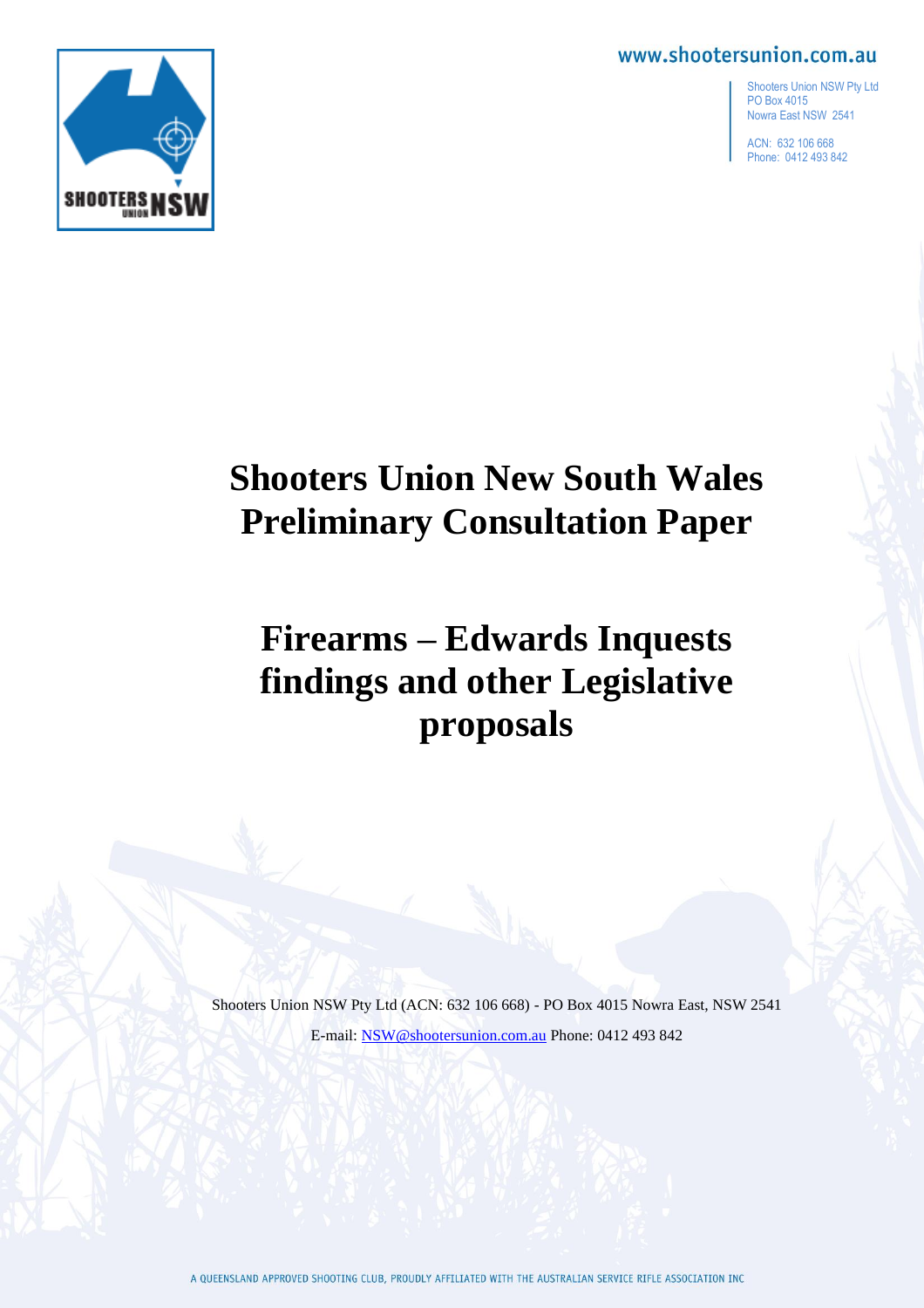

Shooters Union NSW Pty Ltd PO Box 4015 Nowra East NSW 2541

ACN: 632 106 668 Phone: 0412 493 842

## **BACKGROUND**

In April 2021, NSW State Coroner Teresa O'Sullivan handed down her findings into the deaths of John, Jack & Jennifer Edwards. The report, which was scathing of failures in both New South Wales Police (NSWPOL) and the NSW Firearms Registry (NSWFAR).

Late in January 2022, the Shooters, Fishers & Farmers Party (SFFP) revealed a proposal before the NSW State Government Cabinet to implement a range of changes to the state's firearm laws.

Shooters Union New South Wales is appalled by the State Government's attitude towards the issue and have prepared this official response to address our concerns with the proposals outlined in the Cabinet documents.

## **SUMMARY**

Shooters Union New South Wales has, on two occasions, tried to the join the New South Wales Firearms Registry Firearms Consultative Council (FCC).

On both occasions our application to join the FCC has been rejected.

Shooters Union NSW has long been of the opinion that New South Wales Police (NSWPOL), using the NSW Firearms Registry (NSWFAR) as its conduit, has been implementing an agenda to harass and disrupt the lives and activities of the state's approximately more than 240,000 law-abiding firearms users.

By taking the opportunity to include "other legislative proposals" to the discussion paper on the Edwards inquest findings, has once again showed the bias NSWPOL & NSWFAR has the against private firearm ownership in New South Wales.

In April 2021, NSW State Coroner Teresa O'Sullivan handed down her findings into the deaths of John, Jack & Jennifer Edwards.

The Coroners report was scathing of the NSWFAR, "I am satisfied that registry staff did have access to adequate information, because it is not disputed that they could have reviewed the COPS holdings in relation to John, *which revealed an obvious pattern of domestic violence incidents*" (emphasis ours).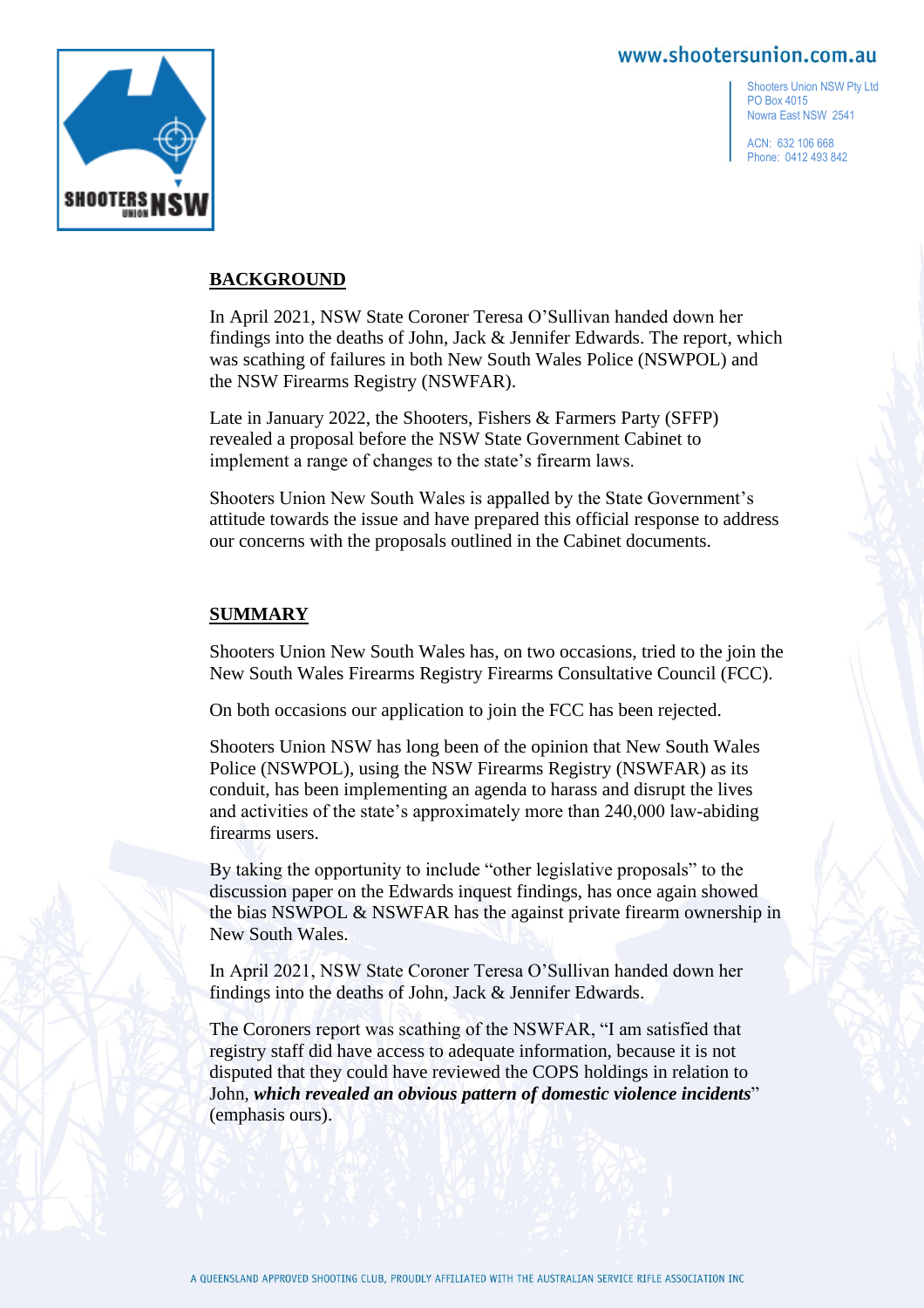

Shooters Union NSW Pty Ltd PO Box 4015 Nowra East NSW 2541

ACN: 632 106 668 Phone: 0412 493 842

The Report goes on to state: "Registry staff had differing views about the tasks that they, and others, were responsible for, and alarmingly, several mistakenly assumed that another was undertaking a critical task that involved the assessment risk."

"Training offered to registry staff in relation to the adjudication of application for firearm licenses at the time John Edwards applications were being determined was grossly inadequate."

Despite the proposals contained in the FCC Preliminary Discussion Paper the fact remains that had NSWFAR, NSWPOL and the Family Court acted upon the previous domestic violence incidents of John Edwards his children and his wife may still be alive.

Shooters Union submits NSWFAR failed the Edwards family and is now attempting to reassign that blame to the state's law-abiding firearms users, and is further seeking to capitalise on the tragedy as an opportunity to push through changes which impose further legislative restrictions on legitimate firearms owners while having no quantifiable benefit toward curbing illegal firearm violence.

# **AUTHORITY TO COMMENT**

Shooters Union Australia is one of the three largest shooting organisations in Australia, and represents the interests of all law-abiding firearms users at State and Federal level.

Shooters Union NSW is the organisation branch active and representing Shooters Union members in New South Wales, and is formally affiliated with the Game Council Of New South Wales (GameCon).

*Paper prepared by:*

Mr Craig Golding – President, Shooters Union NSW

Mr Royce Wilson – Media Director, Shooters Union Australia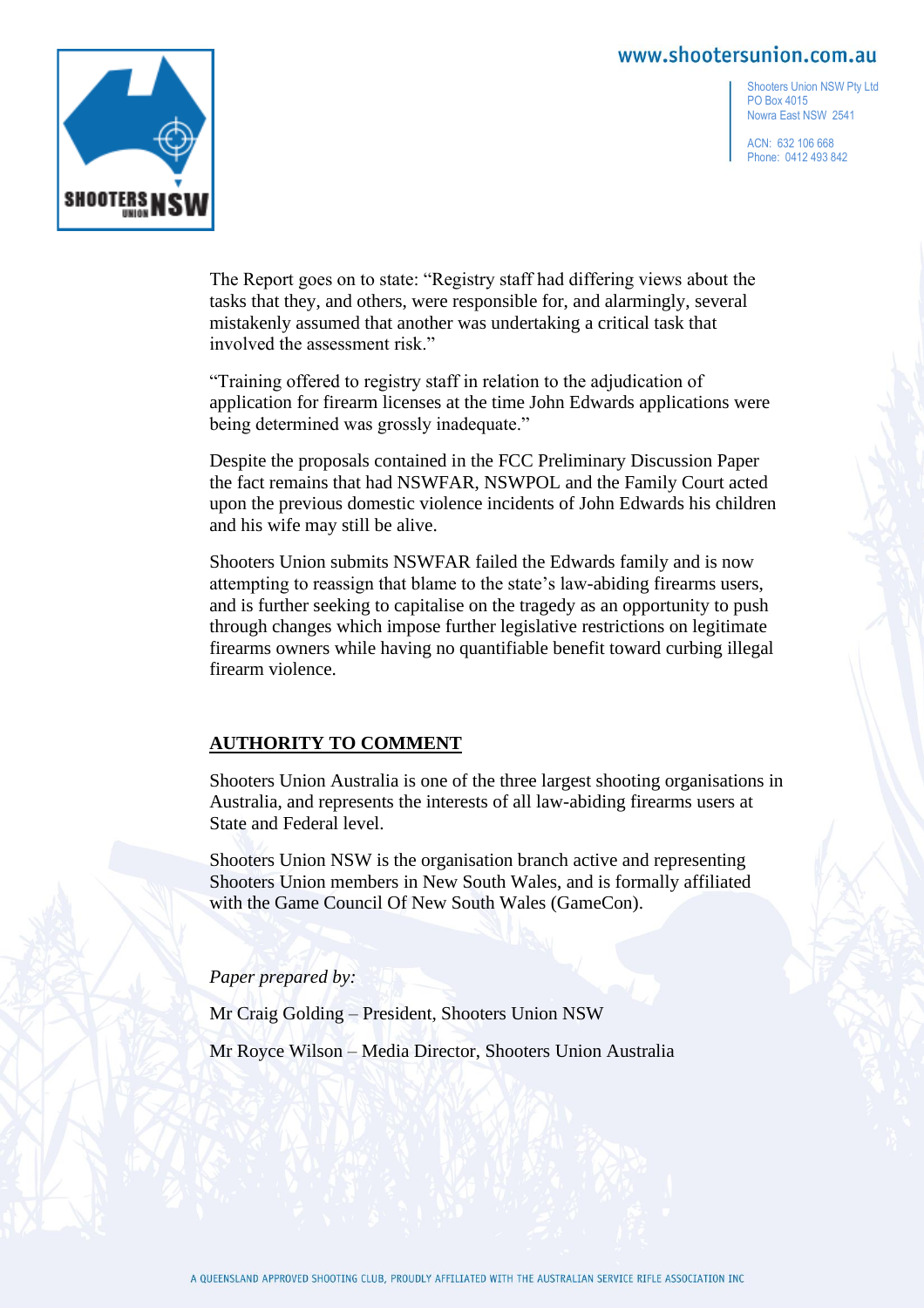Shooters Union NSW Pty Ltd PO Box 4015 Nowra East NSW 2541

ACN: 632 106 668 Phone: 0412 493 842



## **SHOOTERS UNION NSW RESPONSE TO EDWARDS RECOMMENDATIONS**

## **Page 4 – Edwards Recommendation 6**

Shooters Union NSW agrees, in principal, with updating the prescribed offences in cl.5 of the Firearms Regulation 2017 to include any personal violence offences or domestic violence offences as defined in the Crimes (Domestic and Personal Violence) Act 2007.

However, it must be noted that the Edwards incident arose from the fact that the NSW Firearms Registry and NSW Police did not consider nor act upon John Edwards criminal history of domestic violence despite it being known.

No changes to the current legislative will address past or future failings of the NSW Firearms Registry.

## **Page 5 – Edwards Recommendation 9**

**Option 1**

This is **not acceptable** to Shooters Union NSW.

There is significant legal uncertainty around the status of revoked AVOs and their expiry as found in a parliamentary call for papers including when and who can revoke. This legal uncertainty should be resolved first before even considering incorporating such a proposal.

## **Option 2**

This is **not acceptable** to Shooters Union NSW.

AVOs have a long history themselves of being used as weapons in even the most simplistic of domestic disputes.

An AVO being revoked because it was made on the basis of a false, misleading or vexatious claim *is not a rare or exceptional circumstance* and to call it such is a gross misrepresentation. To hold a false or vexatious claim against someone and use it to withdraw individual privileges is a gross abuse of power and discriminatory.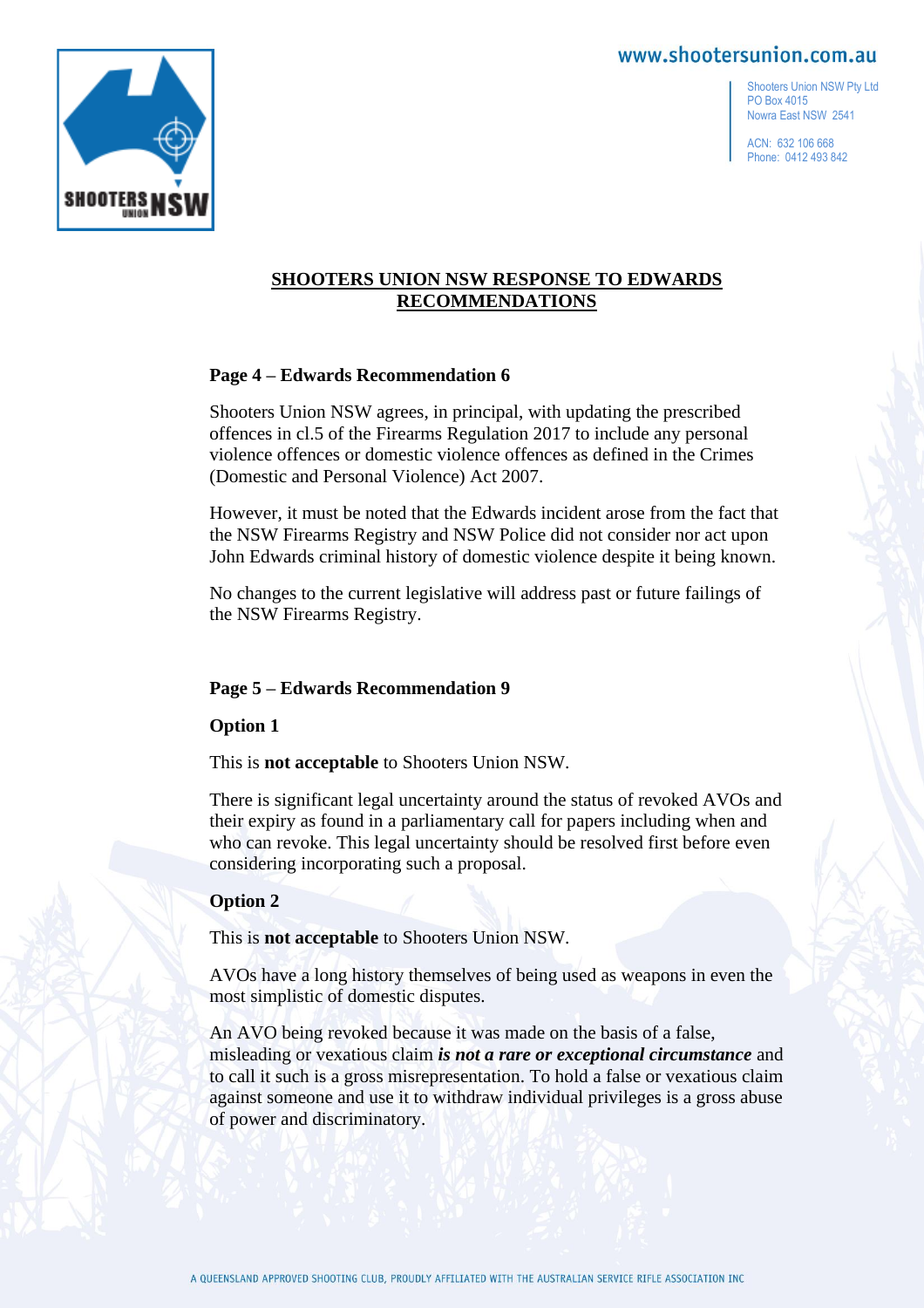

Shooters Union NSW Pty Ltd PO Box 4015 Nowra East NSW 2541

ACN: 632 106 668 Phone: 0412 493 842

#### **Option 3**

Saying that revoked AVOs will still be con sidered as part of fit and proper person test is not acceptable as in option 2 it implies that a false and vexatious claim will be used to discriminate against a person, potentially retraumatising the victim of domestic abuse in the process.

Additionally, the fit and proper person test has been subject to widespread abuse by the NSWFAR taking advantage of its vagueness and non quantifiable components *in going beyond the currently set 10-year period to find reasons not to grant a firearms license.*

#### **Page 6 – Edwards Recommendations 16-18**

While it is difficult to comment on as-yet unrevealed amendments, Shooters Union NSW supports information sharing between NSWPOL, the Family Law Court and the Federal Court - but believes not everyone who ends up in family court should be excluded from obtaining a firearms licence or being able to shoot.

Having a marriage breakdown and using the family court as a way of resolving custody and/or financial disputes should not be a reason for exclusion from owning a firearm.

Reasons for not allowing someone to obtain a firearms license should generally remain as per the prescribed offences detailed in the Crimes *(Domestic and Personal Violence) Act 2007*, although we do question the relevance of crimes such as computer hacking (s308, *Crimes (Domestic and Violence) Act 2007*) to firearms ownership.

#### **Page 7 – Edwards Recommendation 20**

Neither option 1 nor 2 is acceptable to Shooters Union NSW.

Shooters Union NSW has no faith that the NSWFAR can provide processing times for a replacement P650 'permit' that will not hinder or disrupt those who are wanting to complete a NSW Firearms Safety and Awareness Test.

The P650 form is critical for all shooting/hunting clubs running their 'Try Shooting Days', as well as being vital for conducting Firearm Safety Awareness Training Programmes.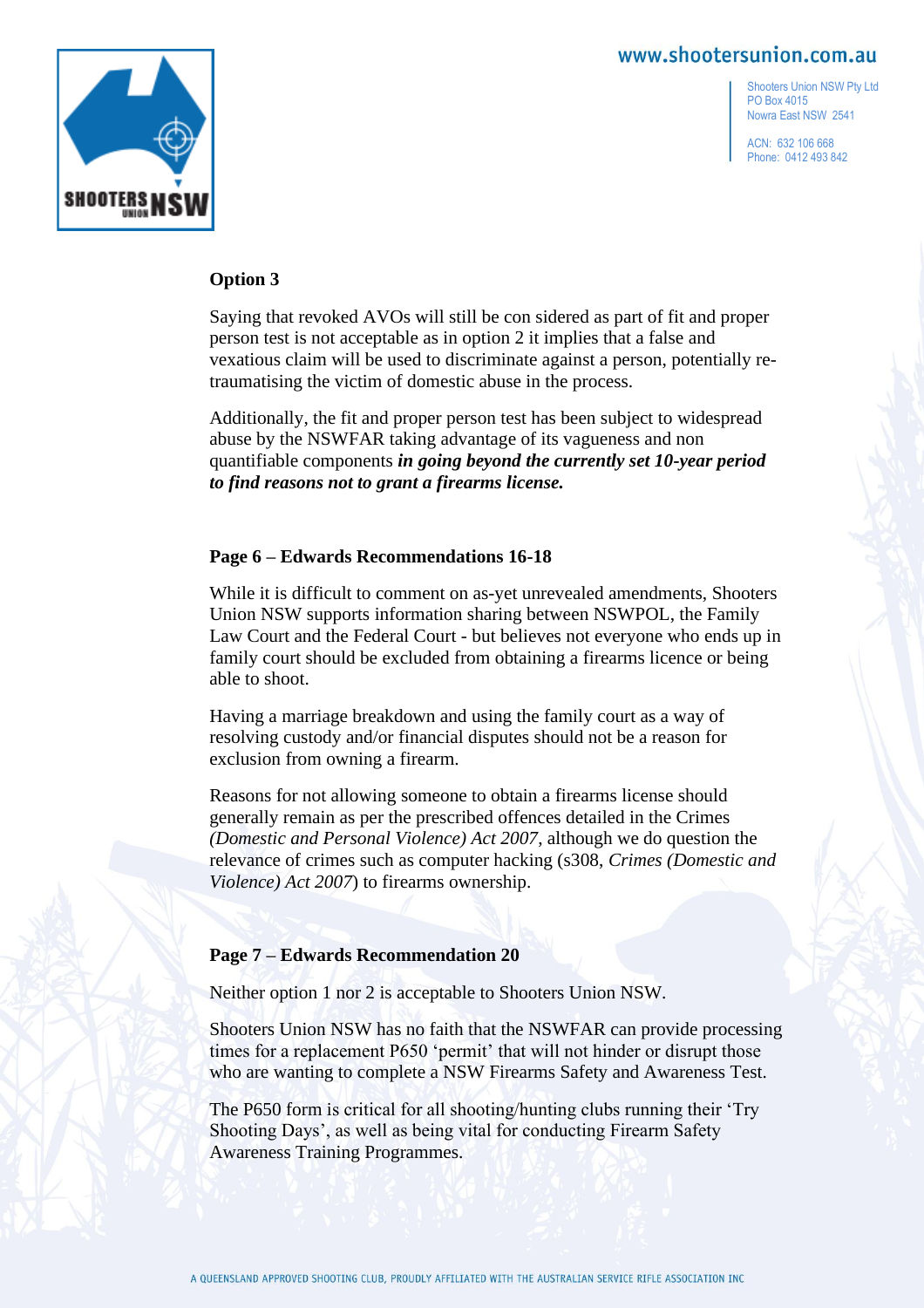

Shooters Union NSW Pty Ltd PO Box 4015 Nowra East NSW 2541

ACN: 632 106 668 Phone: 0412 493 842

The delays in registry completing probity checks were well discussed during the John Edwards Coronial Inquest.

Delays in processing times of probity tests have been raised at a parliamentary level and directly to both the Commissioner and Deputy Commissioner of Police over many years.

To our mind there has been no improvement in the processing times of license applications - if anything it has become worse since the Edwards tragedy - and excuses of an increased demand in firearms applications is not supported by evidence collected through parliamentary questioning at budget estimates or through calls for Parliamentary papers or through NSWFAR's own data.

## **Page 8 – Edwards Recommendation 21**

It should be noted that in the case of John Edwards, *the NSWFAR was aware that he had not received club support for his application* as he was applying for a Commissioner's permit.

While this proposal does not a impose any undue burden on clubs, some clubs impose limits on membership numbers, therefore someone being refused club membership because that club has reached its capacity for that financial year should not be part of any mandatory reporting scheme.

There is no evidence that this proposal will stop authorised decision makers in the NSWFAR from failing to act with due diligence as was the case with the Edwards tragedy.

With the above in mind Shooters Union NSW **does not** support recommendation 21.

# **SHOOTERS UNION NSW RESPONSE TO OTHER RECOMMENDATIONS IN CABINET REPORT**

#### **Page 10, Item 1 – Number of Firearms owned by a Licence Holder**

Firstly: Shooters Union believes the incorporation of "other legislative proposals" to the findings of the Edwards Inquest strongly suggests NSWFAR and NSWPOL are 'dancing on the graves of victims' to capitalise on this tragedy and further impose draconian restrictions on law-abiding firearm users in NSW.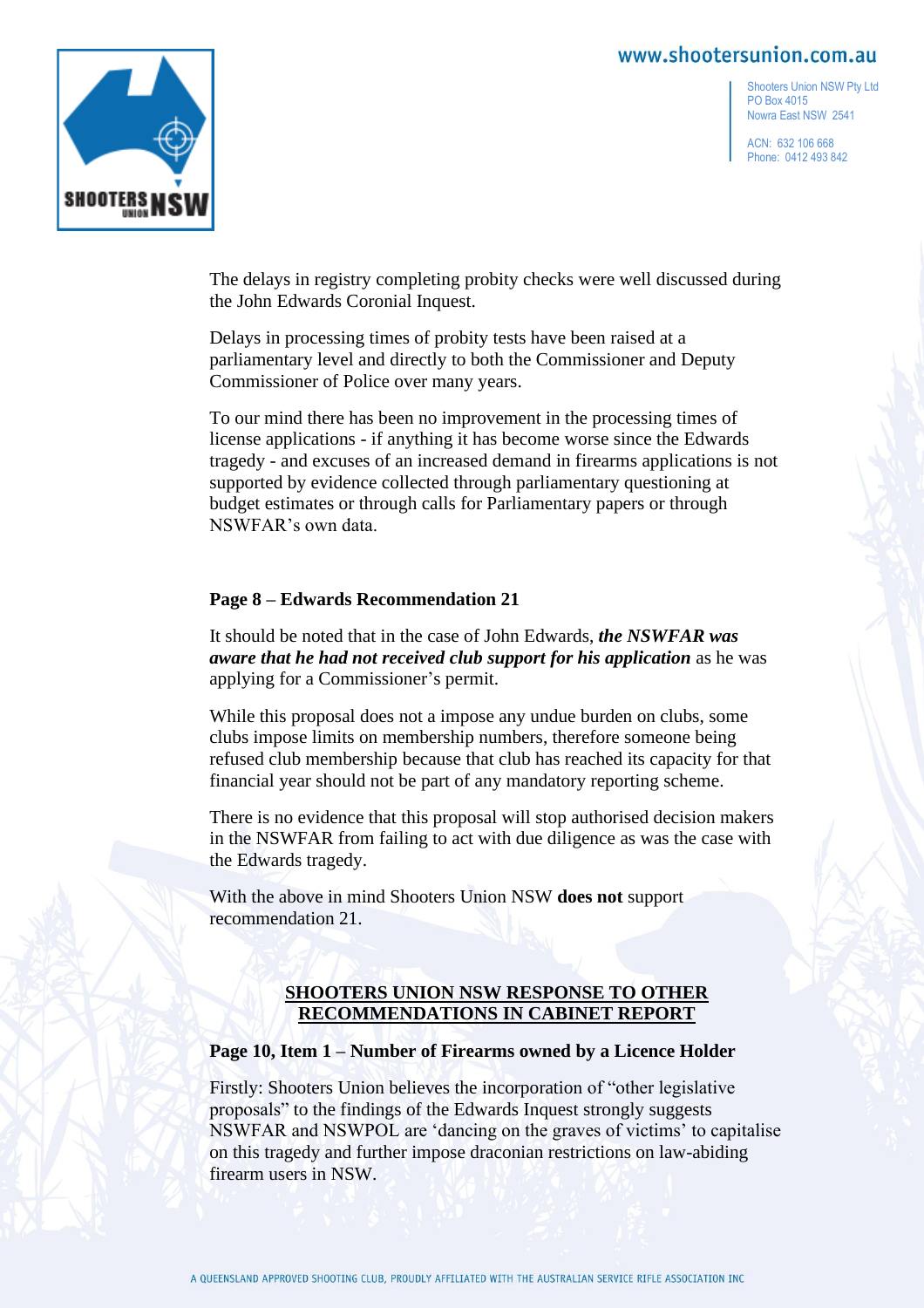

Shooters Union NSW Pty Ltd PO Box 4015 Nowra East NSW 2541

ACN: 632 106 668 Phone: 0412 493 842

There was no finding by the Audit Office that said 'excess amounts of firearms in any one place' presented a significant risk to public safety, nor is there any evidence or data elsewhere in Australia that supports the frivolous claim by the author(s) of this document.

In fact, Shooters Union NSW believes that any suggestion to limit the number of firearms a person can own is a manifestation of 'perception-based regulation' trend which apparently has considerable support within the NSWFAR & NSWPOL.

We suggest that NSWPOL and NSWFAR, on the subject of public risk, have created a greater risk to public safety by allowing the release of information to the NSW Greens for their "How Many Guns Are In Your Suburb?" website (www.toomanyguns.org).

Shooters Unions NSW **does not** support either option.

## **Page 11 – Item 2 – Deceased Estates**

Evidence obtained through a Parliamentary call for papers shows that the NSWFAR has been inconsistent in its administration of deceased estates, particularly around the fee for multiple PTA's.

In proposing these changes NSWFAR shows a complete lack of empathy or consideration in dealing with the death of a loved one and all the different processes involved. There is no consideration that a relative with an existing firearms licence could store the deceased estate firearms safely while a decision is made whether to either transfer ownership to a licensed person(s) or place with firearms with a firearms dealer for sale.

Shooters Union NSW would **support** Option 1 provided NSWFAR worked on improving positive engagement with firearms owners as customers, rather than treating them as criminals or terrorists in waiting.

Shooters Union NSW will **not support** Option 2 if Option 1 provides a viable alternative.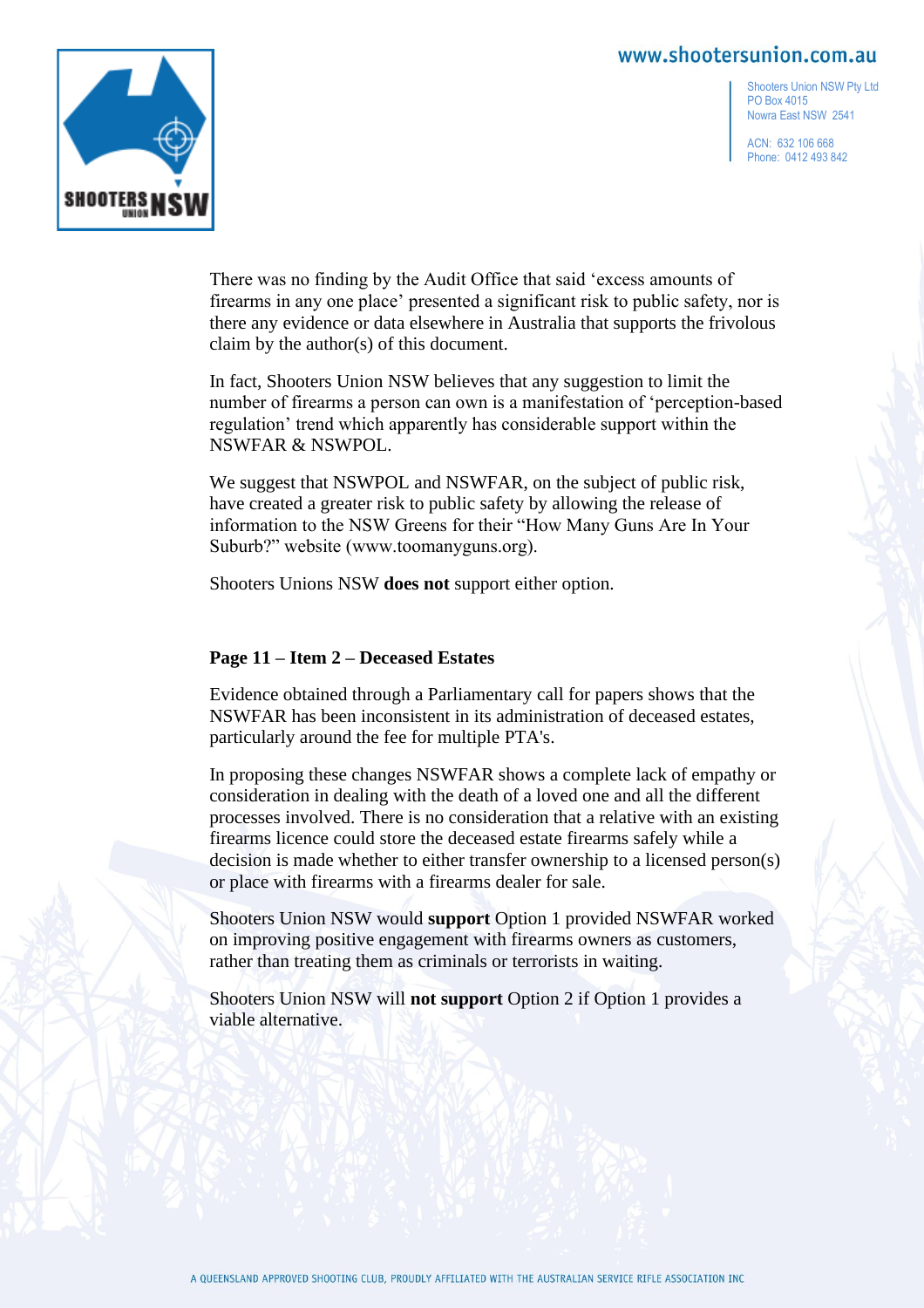

Shooters Union NSW Pty Ltd PO Box 4015 Nowra East NSW 2541

ACN: 632 106 668 Phone: 0412 493 842

## **Page 12 – Item 3 – Restriction on times a person may shoot unlicensed at a range each year**

NSWFAR & NSWPOL are reminded that, as found by the Coroners Inquest, it was departmental failings that led to the John Edwards tragedy, not how many times a person can "try shooting".

There should no limit to the number of times a person can "try shooting" in any 12-month period. To impose such a limit restricts the growth of the shooting sports while providing no commensurate public safety benefit.

Shooters Union NSW **rejects** Item 3.

## **Page 13 – Item 4 - Fingerprinting**

The suggestion by Superintendent Bell at the Edwards Coroner's Inquest was nothing more than an attempt to deflect blame from the failings of NSWPOL and NSWFAR to act on the information they already had on John Edwards.

Category D and H firearms are already subject to stringent requirements and the additional requirement of fingerprinting is completely unnecessary; in our view it is yet another example of an attempt to hamper the access of these firearms to people who need them, namely primary producers and professional shooters.

Shooters Union NSW **rejects** Item 4

## **Page 14, Item 5 – Medical fitness to use firearms**

Shooters Union NSW flatly **rejects** this proposal.

It is clear now that by attempting to scrap the P650 Form *AND* impose a 'medical fitness to use firearms' criteria that the NSWFAR and NSWPOL are attempting to reduce the number of law abiding firearm owners in NSW by (1) making it harder to obtain a license and (2) making it harder to keep a license by imposing age and/or fitness limitations.

It is widely acknowledged that shooting/hunting are among the most inclusive sports/activities; being practised by people of all ages, genders, orientations, backgrounds and physical ability.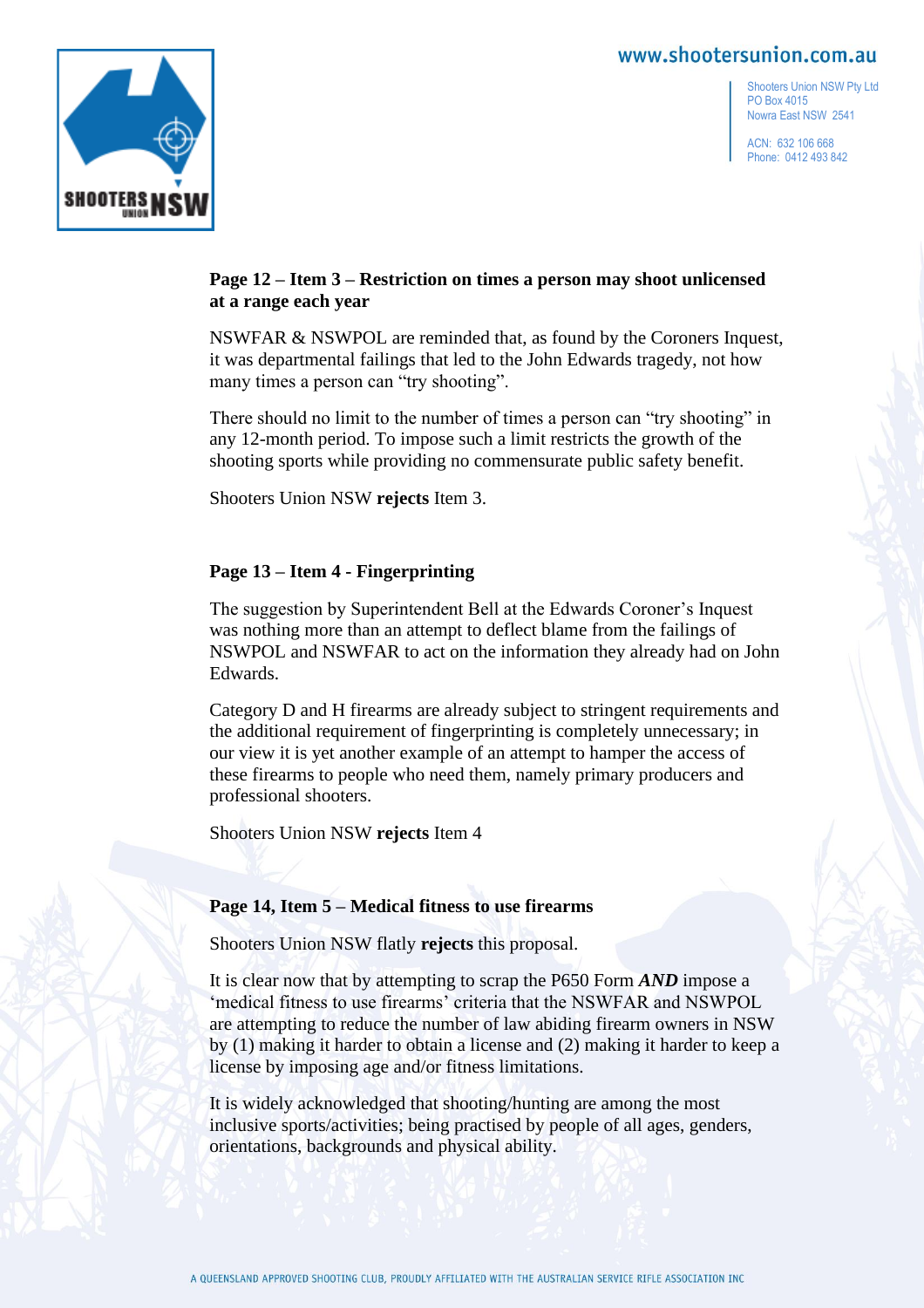

Shooters Union NSW Pty Ltd PO Box 4015 Nowra East NSW 2541

ACN: 632 106 668 Phone: 0412 493 842

The sport of shooting is non-restrictive to age and provides clear mental health benefits, improved hand eye co-ordination and social stimulus to all that participate in it.

Clay target & rifle shooting record books are full of shooting achievements by Octogenarians.

Simply put this proposal is discriminatory and an imposition on a person's civil liberties.

## **Page 15, Item 6 – Prohibited Firearms: Item 5 Schedule 1**

While *Bankowski v Commissioner of Police* (2020) was the precursor to the issues surrounding Category D firearms, the issue has been made infinitely worse by the state's 'Firearm Appearance Laws' (Item 7, Schedule 1, *Firearms Act 1996 No. 46)*

How a firearm can be regulated based upon appearance rather than functionality is, in our opinion, the epitome of stupidity and has caused mass confusion amongst firearms registry staff, firearm dealers and firearm importers alike.

In releasing a list of 'permissible' Category D firearms for primary production use the NSWFAR showed itself to have little knowledge of the subject by recommending primary producers purchase firearms that had been out of production for a number of years.

We are adamant that firearms regulation and policy must not be set or guided by people who are clearly getting their information from cursory Google or Wikipedia searches.

It should be noted that NSWFAR and NSWPOL have previously ignored NCAT decisions in firearm related matters.

The use of the terms 'military' and 'non-military' are overly restrictive interpretations by the Ballistics Investigative Section (BIS) and, as admitted in the fourth dot point overrides the National Firearms Agreement.

We cannot see how proposed options will address the subjective nature and interpretation by the BIS and we believe a reasonable proposal is for the Commissioner to utilise their discretion to issue approvals for Category D firearms.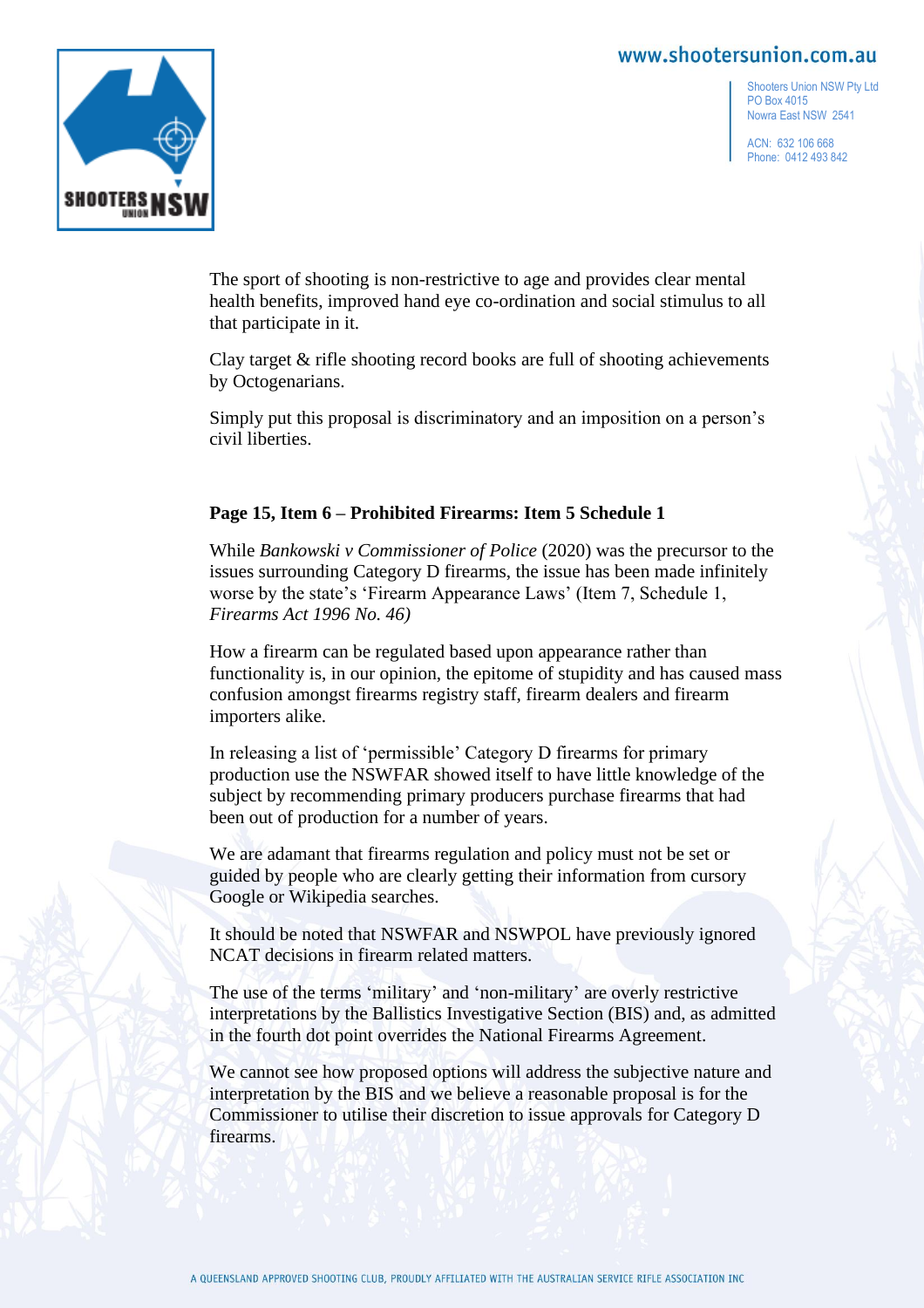Shooters Union NSW Pty Ltd PO Box 4015 Nowra East NSW 2541

ACN: 632 106 668 Phone: 0412 493 842



#### **Page 16, Item 7 – Special Category D license**

We **recommend** that the Commissioner issue permits *in relation to this issue* based on the "Commissioner's Discretion" clause in the current legislation.

#### **Page 17, Item 8 - Criteria for future Peak Firearms Associations**

Shooters Union NSW welcomes the clarification of exactly what is required to be considered a "Peak Firearms Association" in NSW, but has **reservations** about the potential for those requirements to be used to exclude shooting organisations who do not participate in extremely narrowly defined shooting disciplines.

The current situation is untenable, especially as it has led to situations such as Shooters Union – one of the three largest shooting organisations in Australia – being denied a "seat at the table" as a Peak Firearms Association in NSW for opaque reasons which NSWFAR have so far been reluctant to specifically articulate.

In previous meetings with NSW Firearms Registry representatives, there also appears to be a reluctance to understand that Commonwealth Games, Olympic Games and even World Championships do not have events for every shooting discipline, and the requirement Peak Firearms Associations have some sort of top-tier global competition pathway also ignores peak associations whose focus is hunting or firearms collection (both of which are legitimate reasons for firearms ownership under the legislation in not only NSW, but every State and Territory of Australia).

#### **Page 18, Item 9 - Use of Online Services**

Shooters Union NSW does not support the forcible requirement of every transaction to be digitised without a paper alternative, due to continued internet accessibility issues in rural areas and among the elderly.

Improvements to the existing paper-based systems can be made without forcing end users to a digital system they have difficulty accessing. We suggest it can be simply noted to end users that the digitised system will see their applications/renewals etc processed more quickly, and it is up to the end user to choose which method works best for them.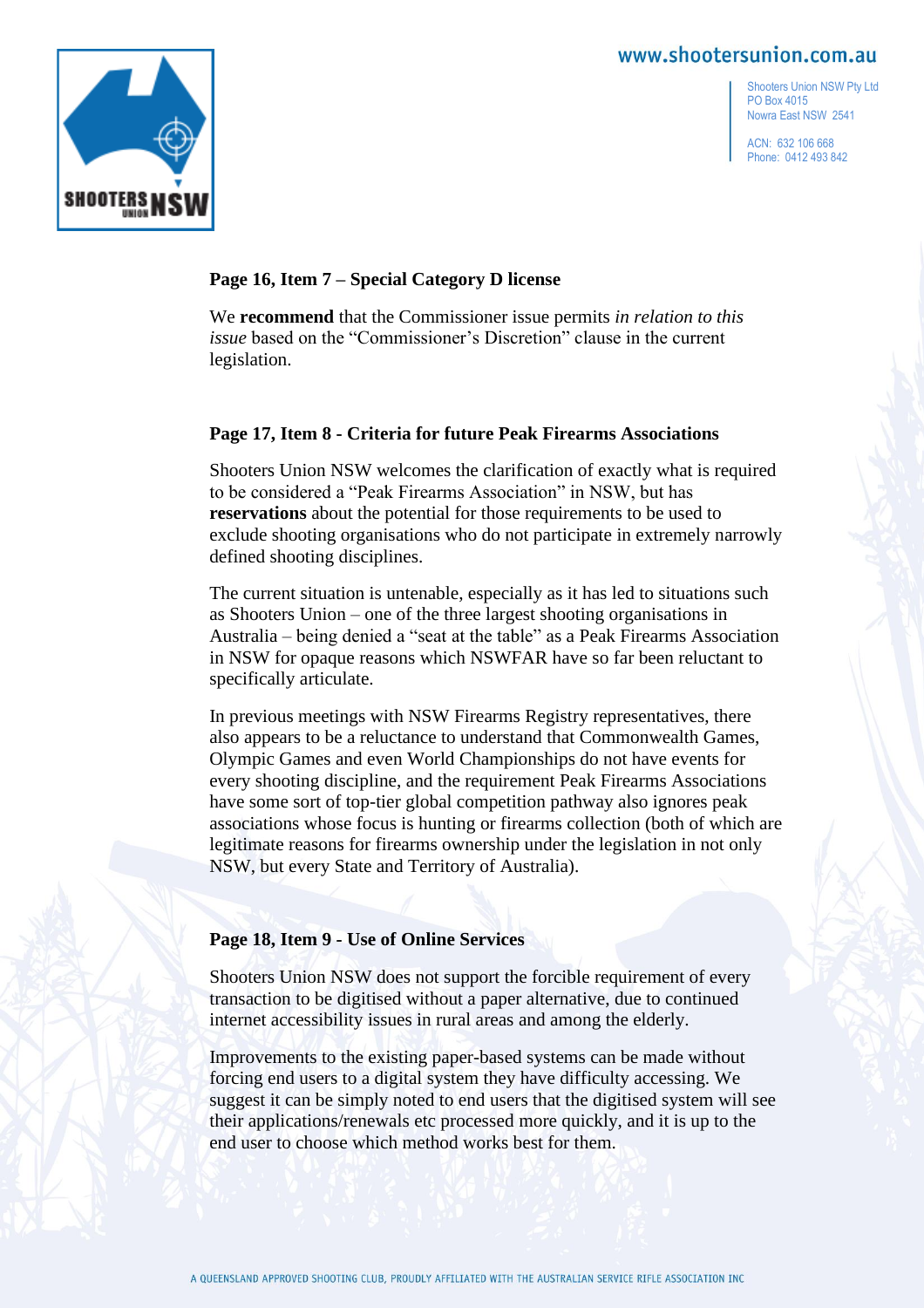

Shooters Union NSW Pty Ltd PO Box 4015 Nowra East NSW 2541

ACN: 632 106 668 Phone: 0412 493 842

## **Page 19, Item 10 - Certification of Adequate Safe Storage of Pistols by Clubs**

Shooters Union NSW **supports** Item 10 in broad principle.

This issue has been mentioned by many clubs, particularly over concerns regarding the consequences for individual volunteers if their safe storage suitability determination is questioned by NSWPF in a subsequent safe storage inspection.

The proposed option will increase workload of Licensing Sergeants and there is valid concern that if this process is to occur for every subsequent acquisition, not just the initial acquisition, then it will cause undue and unnecessary delays in the already lengthy time it takes appropriate holders acquiring pistols. As long as storage details have not changed, we see no reason for the process to be repeated every time a licensee wishes to acquire a handgun.

There would need to be significant commitment to maintaining timely inspections, and a removal of the requirement for safe storage certification for subsequent permit to acquire applications, for us to support this proposal in any meaningful sense.

# **Page 20, Item 11 - Disqualifying Offences**

Shooters Union NSW does **not support** this proposal in its current format, as it fails to take into account that a person shooting under a P650 is under the direct supervision of a qualified range officer and licensed shooter.

They are not taking the gun home with them, they are not possessing or using the gun on their own, they cannot purchase ammunition or parts etc. In short, an unlicensed person attending a shooting range under the direct supervision of a licensed person is not analogous to owning/acquiring a firearm and should not be subject to the same standards.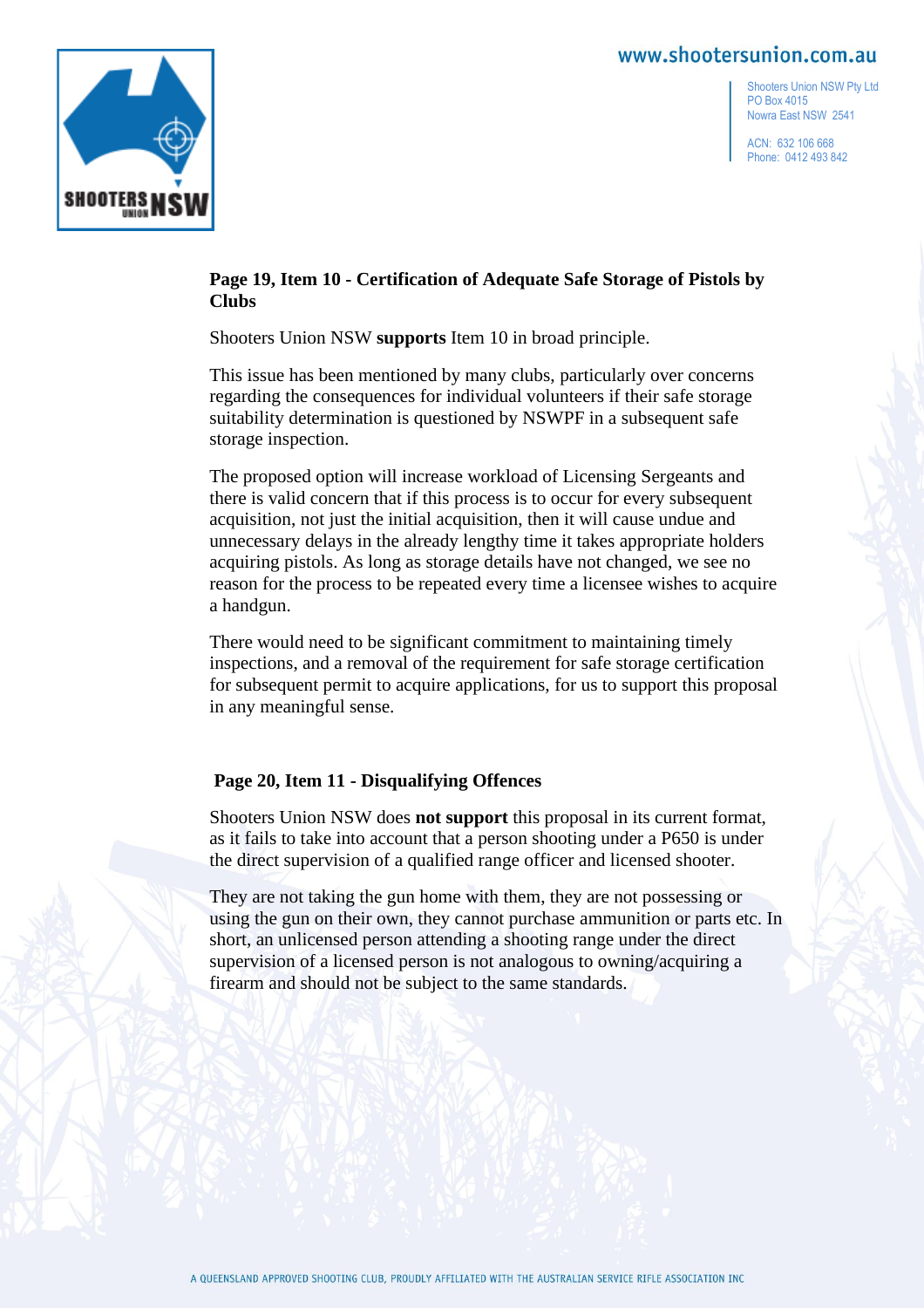

Shooters Union NSW Pty Ltd PO Box 4015 Nowra East NSW 2541

ACN: 632 106 668 Phone: 0412 493 842

#### **Page 21, Item 12 - Unauthorised Possession of Firearm Parts**

Shooters Union NSW reserves specific comment on Item 12 until the actual wording of such amendment is made available, but we express concerns that the definition of "firearm parts" is likely to be excessively broad, as noted in the wording and spirit of the (failed) *Firearms and Weapons Legislation Amendment (Criminal Use) Bill 2020* towards the subject.

#### **Page 22, Item 13 - Firearm Club Executives**

Shooters Union NSW **does not** support Item 13.

This is a very ill thought out proposal at best and at worst is a blatant overreach by NSWFAR.

We believe NSWFAR fails to take into account the fact that there are clubs who have both target  $&$  hunting approval, therefore it is quite reasonable to conclude that a hunting club may have an Executive member who does not own a firearm but hunts via other legal means i.e dogs or bows.

Their expertise in those areas is invaluable to the committee and club members and should not be arbitrarily excluded.

Suitability to hold an office bearer position is a matter for consideration by election of the members of the club and the ultimately by the Office of Fair Trading not the NSWFAR.

#### **Page 23, Item 14 - Eligibility Criteria for Firearm Dealers**

It is common practice for most Firearms Dealers to enlist the services of a qualified gunsmith ("armourer"), usually someone with a background as a fitter and turner. Currently no courses exist for 'Gunsmithing' in Australia that we are aware of.

To suggest that future Firearm Dealers have a background in such a trade is, in our opinion, trade restrictive and fails to take into account the growth of 'one stop' retail outlets that offer mixed outdoor retail services in the Hunting/Shooting/Camping/fishing market.

Not all dealers repair or manufacture firearms or ammunition. What is the definition of "repair or manufacture firearms and ammunition"?